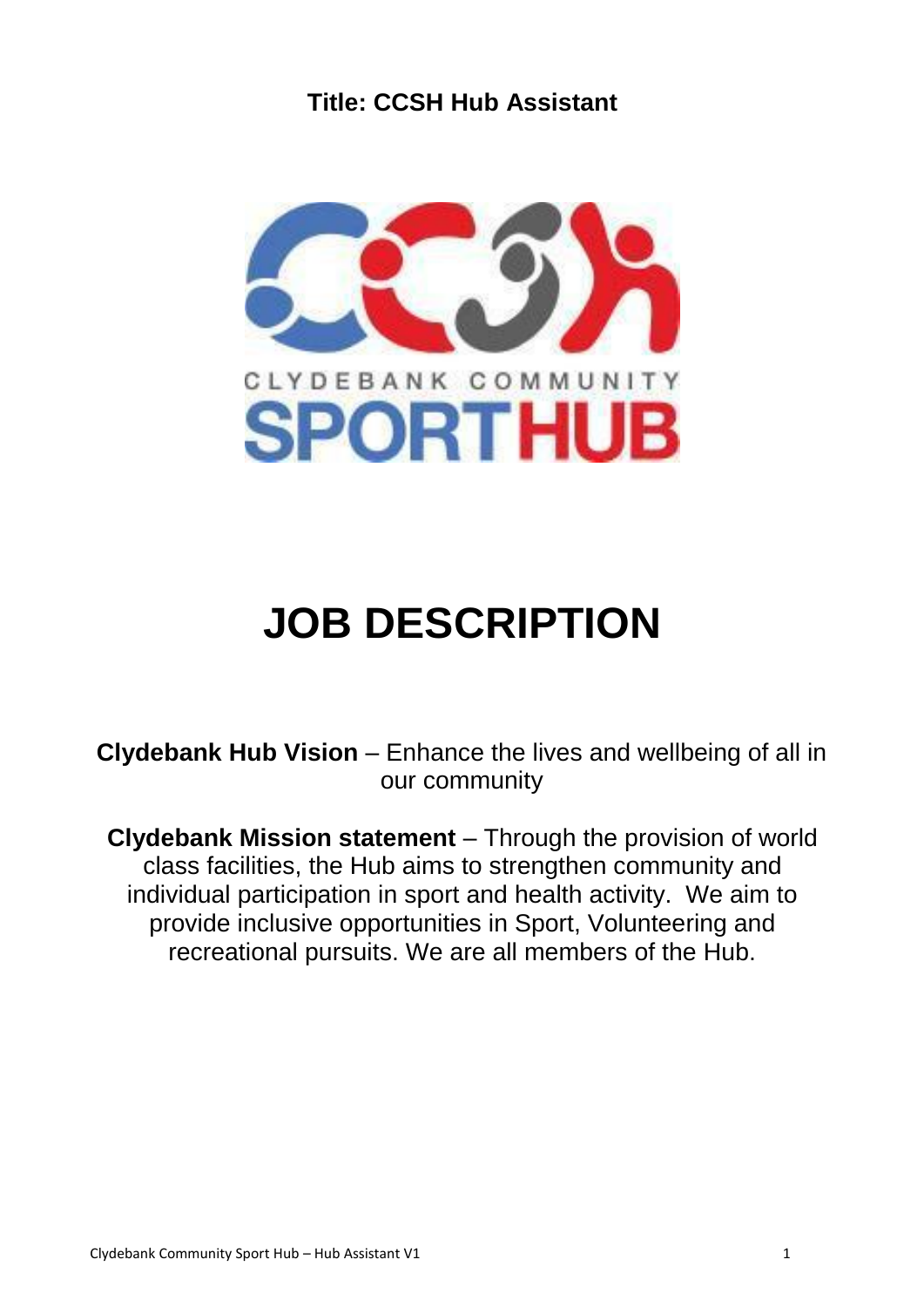| $\overline{\mathsf{h}}$ . JOB DETAILS |                           |                          |  |
|---------------------------------------|---------------------------|--------------------------|--|
| <b>Job Title:</b>                     | <b>CCSH-Hub Assistant</b> |                          |  |
| Section:                              | <b>Hub Staff</b>          |                          |  |
| <b>Reports to:</b>                    | <b>CCSH Manager</b>       | Rate of Pay: £9 per hour |  |

## **2. JOB PURPOSE**

The role of Hub Assistant includes day to day operations of outdoor/indoor facilities; maintaining a high standard of cleanliness and service to our hub members and stakeholders.

Other duties will include welcoming clients/groups into facilities; patrolling public areas in and around facilities; lone working, setting up and taking down equipment; cash handling, bar work and ensuring a high standard of Health & Safety throughout the facility.

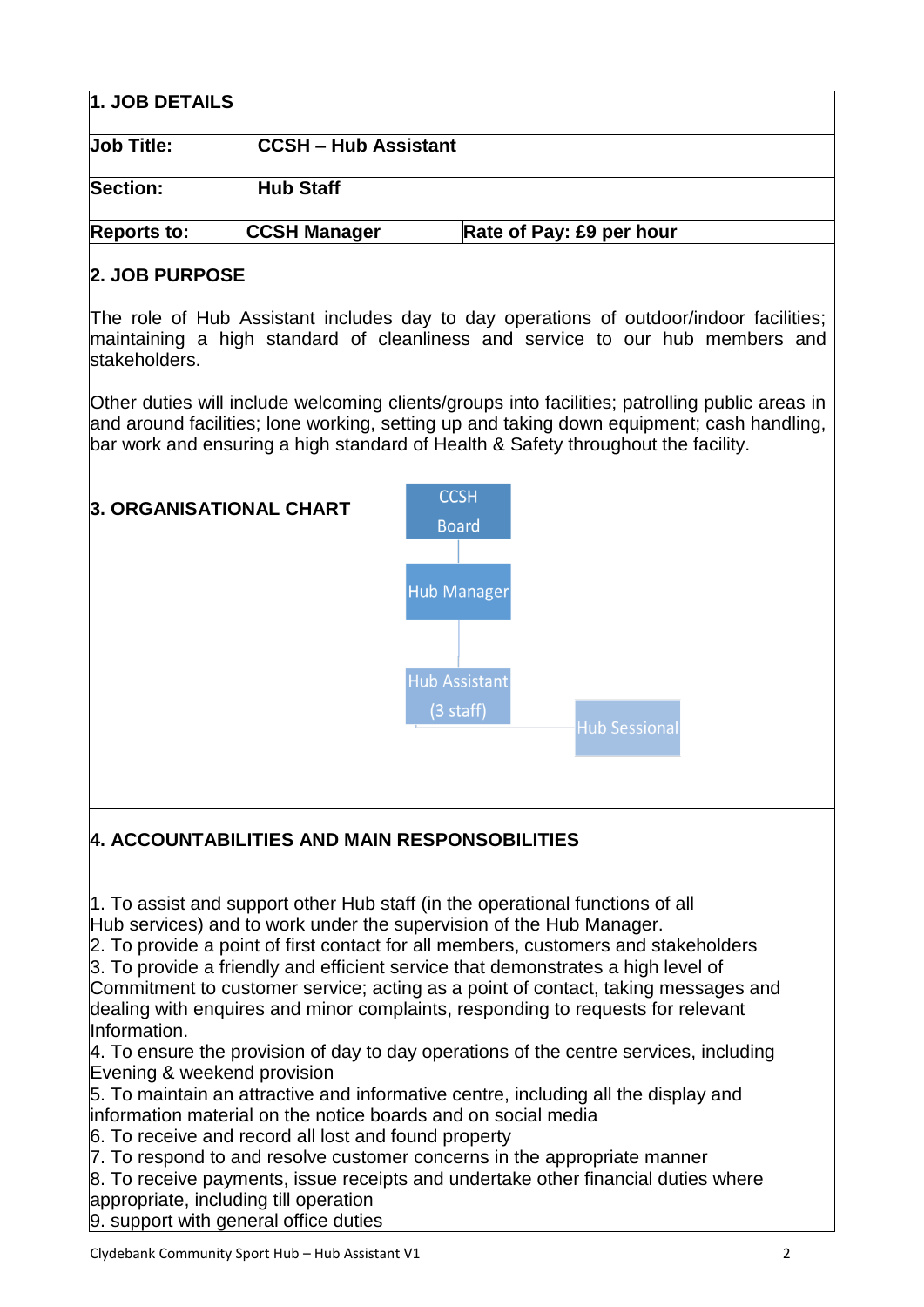10. To control access to the facility and ensuring safe use of any facility area or equipment

11. To ensure a safe environment is maintained and report any faults or defects in the facility

12. To have a knowledge and understanding of safety codes of practice, safety instruction and emergency procedures

13. To check, set up, break down and store equipment as necessary within manual handling guidelines

14. To undertake cleaning duties to maintain a high standard of cleanliness , working within COSSH regulations

15. To be aware of, and be responsive to, changes within the Hub and adopt a flexible and proactive approach to work

16. Provide bar services and support with stock rotation/handling.

### **5. PROBLEM SOLVING**

The post holder will be expected to resolve problems that arise through working with other services and partners and to develop solutions that meet expectations in terms of outcomes, performance, financial limitations/opportunities and effectively manage risk.

The post holder will be responsible for identifying and recommending a range of solutions for the often complex problems associated with Hub to the manager.

The more difficult and challenging problems will be referred up to the Hub Manager and CCSH Board for assistance.

### **6. COMMUNICATIONS AND WORKING RELATIONSHIPS**

The development of effective working relationships is critical to the delivery of key outcomes for the role. These relationships include: key stakeholders; CCSH Manager/board and all staff delivering services within the Hub.

Communication responsibility in this post will involve ensuring that all staff are aware of their own role in respect of achieving the aims, objectives and income targets set for the service. Effective relationships with other elements of the Hub such as Partner clubs and external partners should be developed and maintained.

### **7. DECISION MAKING**

The post holder will be required to assess information and appraise situations in and sometimes make decisions for the effective utilisation and deployment of allocated resources, problem solving, service planning and scheduling in consultation with CCSH Manager.